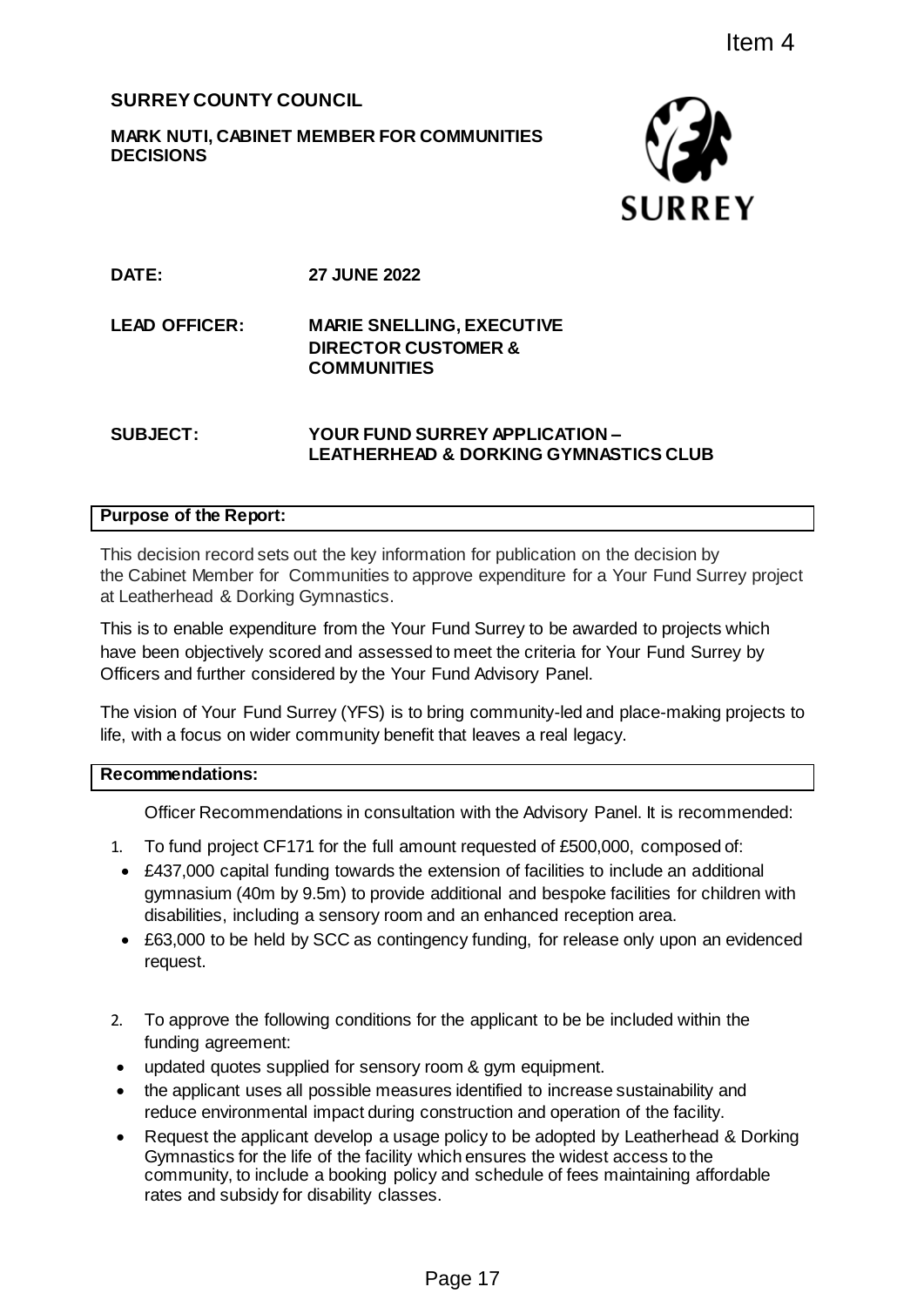Encourage the applicant to consider all reasonable measures which could be undertaken to extend the reach of and use of the facility to more voluntary sector disability organisations and underrepresented groups within the local community.

## **Reason for Recommendations**

This application has been the subject of a rigorous assessment process by officers, as set out in the body of this report. Officers consider the project to meet the aims and published criteria of the fund and to satisfy the requirements to award funding.

## **Executive Summary**

- **1.** Leatherhead & Dorking Gymnastics Club comprises of three purpose-built gymnasiums which have all been built and funded by the Club and grants since the club was established in 1976. In 1981 it was the first Gymnastics Club to be registered as a charity. The project is to extend the facility by building an additional gymnasium (40m by 9.5m), a sensory room to provide additional and bespoke facilities for children with disabilities and an enhanced reception area to improve access for all users.
- **2.** Leatherhead & Dorking Gymnastics is in a sustainable location, located approximately 1 km southwest of Leatherhead town centre with access via Guildford Road which allows for residents to access the site on foot or by bicycle. It is located in Leatherhead and Fetcham East (Mole Valley) which is ranked 26902 (Decile 10) on the Index of Multiple Deprivation. Within close proximity to the Club is Leatherhead North which is recognised as an area of deprivation, ranking 11340 (Decile 3).
- **3.** The present gymnastic facilities are designed and equipped for general gymnastics training operated every day of the week (approx.12 hours each day) which includes preschool classes, school programmes (disability classes to a local special school and other disability groups), recreational classes, elite classes, squad gymnastics and 'Fun in the Foam' sessions. The current facilities restrict the ability to cater for children with severe learning and physical disabilities. The extension will provide dedicated areas specifically designed to meet the needs of the users with a wider range of disabilities as well as providing more space for the classes and improved access for wheelchair users.
- **4.** The need for a facility to increase their disability provision is accentuated by research conducted by Active Surrey in January 2022. The research aimed to find out about the physical activity experiences of children and young people with additional needs and disabilities in Surrey. The research suggests that there needs to be more facilities offering a choice of activities spread throughout the county; many parents said there were no facilities local to them that catered for their disabled child. Organisations who promote activities which are inclusive to all in Mole Valley include: Blue Swan Walking Netballers; Kickbox Karate; Surrey FA (walking football) and Dorking Sports Centre (swimming). However, Leatherhead and Dorking Gymnastics is the only inclusive gymnastic club. The closest clubs that offer some form of disability gymnastics are Kingston Trampoline Academy and Genesis Gymnastics Club which are both located in Chessington, approximately 7km away. The closest alternative gymnastics provision that serves a similar capacity to Leatherhead & Dorking Gymnastics is Woking Gymnastics club which is 24km away.

**5.** The building extension will provide a much-needed boost in gymnastics provision as well as disability services provided in their community. A detailed needs assessment was undertaken. Crucially, the club has examined the emerging Mole Valley Local Plan likely to be adopted in early 2023. The proposals for Leatherhead indicate there will be an additional 1,000 dwellings. An application of occupancy figures regarding children living in these dwellings is likely to result in an excess of 2000 more children. An examination of sites for housing development as identified in the plan indicates that the emerging population is within walking distance of the club, thereby responding to sustainable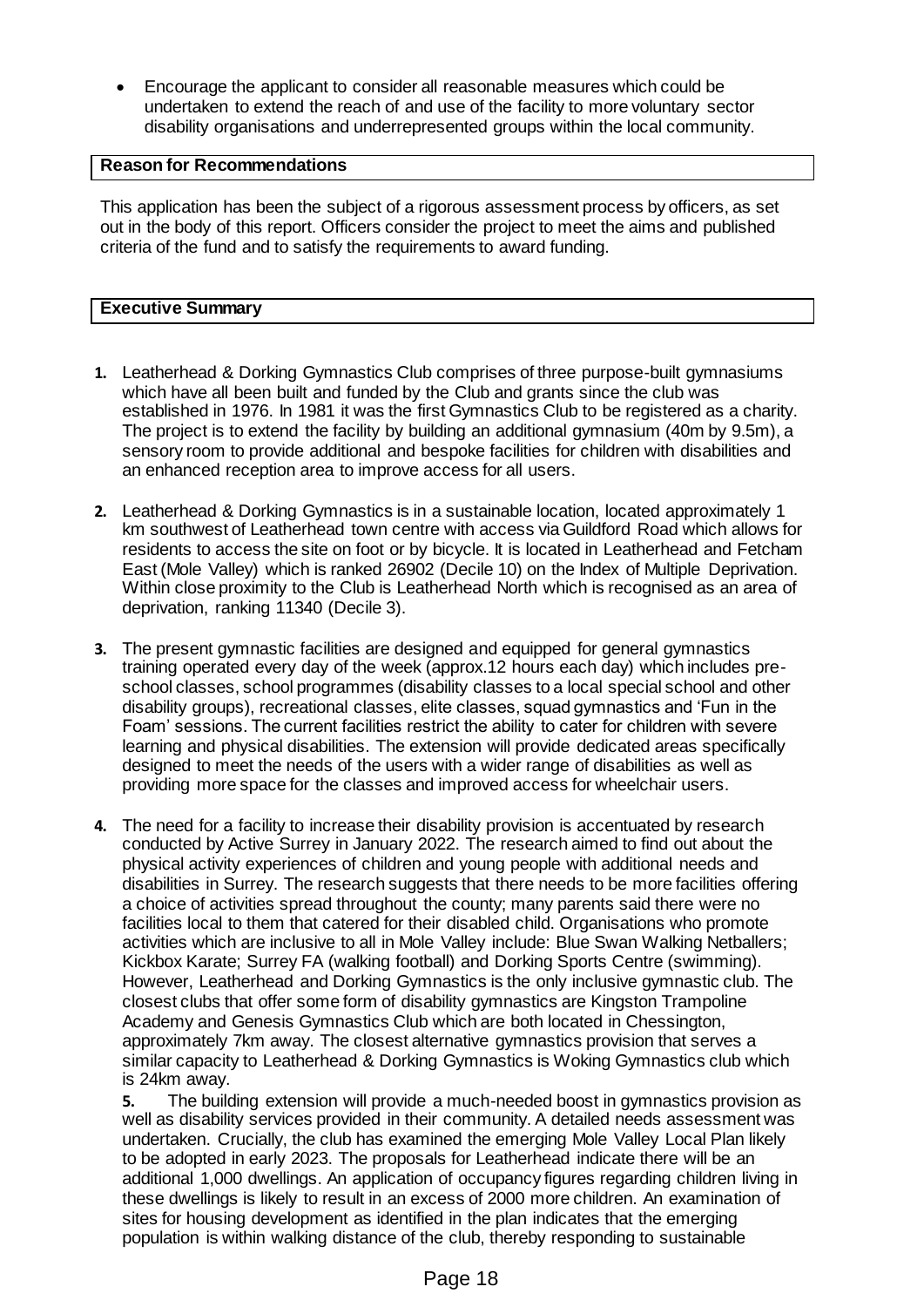transport objectives. The planned extension of the facilities will enhance their gymnastics offer (all abilities) to the local community.

**6.** The Club and Mole Valley District Council have been working in a positive partnership to promote and deliver their disability programme which also includes external participation from disability groups and disability schools. In 2018, the club was designated by British Gymnastics as an inclusive "I'm in" disability facility and are now looking to expand their provision for the benefit of the community beyond its present capacity. Extending the present facilities will facilitate a significant increase in membership, the Club having a long-standing waiting list in all areas. Provision of a gymnasium for children with disabilities together with a sensory room will enable the club to focus on provision designated to respond to all levels of disability (physical and mental).

**7.** Leatherhead & Dorking Gymnastics Club is partnered with other clubs and organisations who utilise the facilities. These include other gymnastics clubs without bespoke facilities, adult disability groups from Surrey Choices & Dyscover, state and special schools for children with disabilities and Chelsea Football Club. In 2017 they hosted the Surrey Para Games and are looking to continue this in the future. The extension will expand the number of classes available and enable them to offer additional opportunities to the community whilst continuing to promote physical activity for health and wellbeing.

**8.** The Club charges membership for all members from Pre School, General classes and Squads. Membership is not required for their 'Drop in', 'Fun in the Foam' or school sessions. The fees for classes are reviewed annually due to inflation. However, the club has not increased their prices for the past two years, allowing members to recover from the impact of the Covid pandemic.

| <b>Membership</b>                   |                                |  |
|-------------------------------------|--------------------------------|--|
| Kinder gym / Pre School             | £12/child per year             |  |
| <b>General Gymnastics</b>           | £17/child per year             |  |
| <b>Squad Gymnastics</b>             | £22/child per year             |  |
| <b>Schools</b>                      |                                |  |
| <b>Mainstream Schools</b>           | £225 per class                 |  |
| Disability Schools/groups/charities | £75 per class (costs for coach |  |
|                                     | hire)                          |  |
| <b>Classes</b>                      |                                |  |
| Kinder gym and Pre School           | £9.50 per class                |  |
| General Classes - Beginners (1Hour) | £13 per class                  |  |
| Intermediate (1.5 hours)            | £16.25 per class               |  |
| Advanced (2 hours)                  | £18.50 per class               |  |

- **9.** To enable inclusivity, Disability Groups and charitable organisations are subsidised (outside of general weekly classes) and are only charged the cost of the coaches' salaries rather than facility hire. The proposed Sensory Room will be free access for disability children and their parents/carers. While charges will be necessary for use of indoor facilities, this is a 'not for profit' venture designed to meet community needs and any excess profit they receive is re-invested into the provision or used to subsidise classes/sessions with other charities.
- **10.** The club lease the land from Mole Valley District Council and have 48 years remaining on the lease. The new facility has planning permission and has received all relevant land permissions with regards to the new drainage system that extends onto the adjoining land at Fetcham Grove where Leatherhead Cricket Club is based.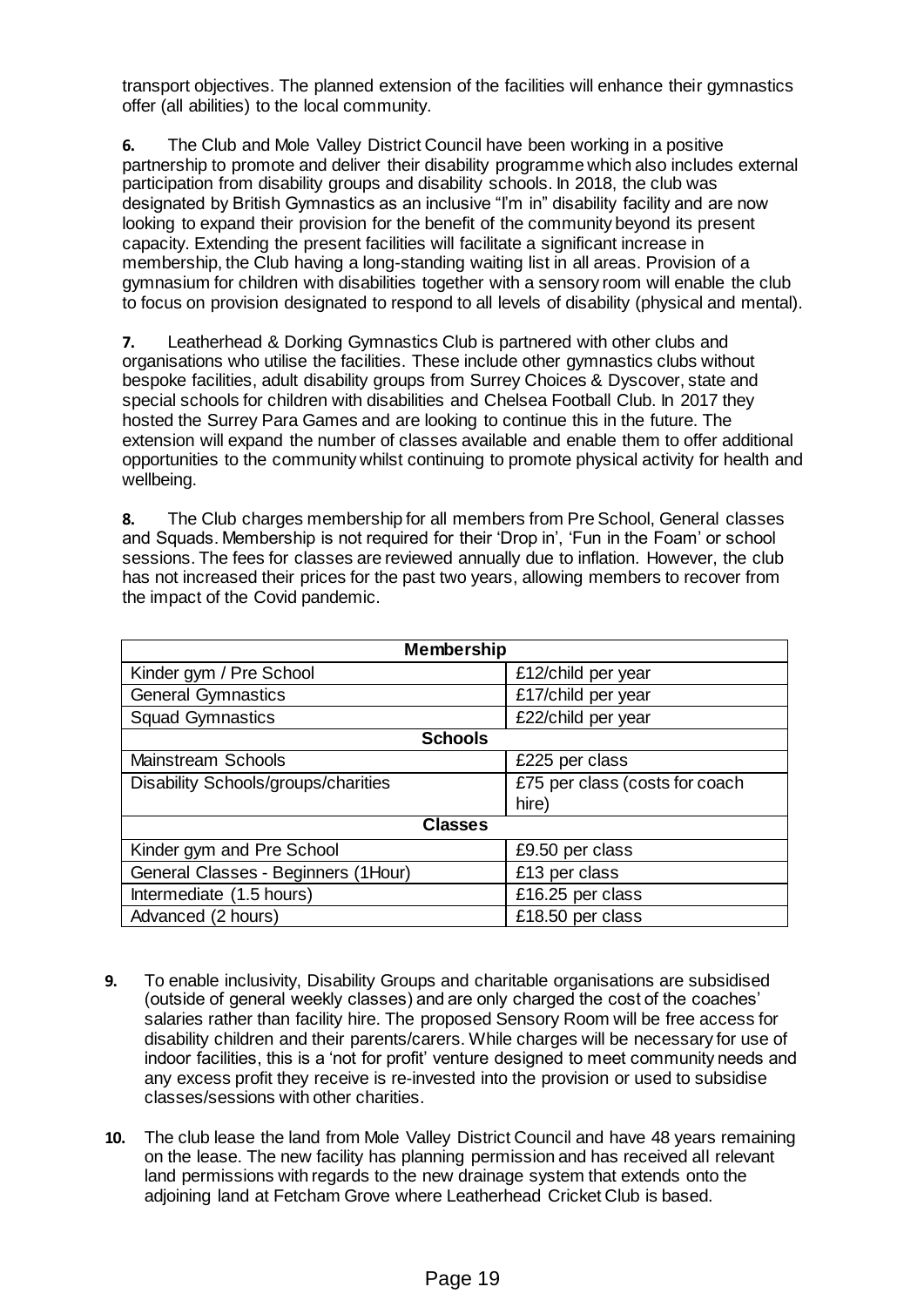**11.** A detailed tender comparison was completed. The factors considered during the tender review were the projects that the companies had previously undertaken, the interview process, price, length of project and when the project could start. Quotes were supplied for the Sensory Room and Gym equipment. Factors behind choosing their preferred provider were quality, price, company reputation and from feedback from other gyms and schools.

#### **Details**

#### **Description of project benefits**

- **12.** The building extension will play a key role in providing a much-needed boost in disability services provided in the community, with particular importance to those with profound physical and mental disabilities. Gymnastics has been shown to be an incredibly beneficial activity for children with disabilities to improve fine motor skills and muscle development as well as abundant psychological benefits including improved communication, interpersonal relationships, self-esteem and independence (Richardson, 2002).
- **13.** The Sensory Room will be a stimulating environment aimed at developing hand-eye coordination, motor skills, colour recognition, communication and sensory skills for children with sensory impairments. The Sensory Room will be used to calm overactive children and will be a separate space to be used during the gymnastics session to support relaxation, focused work, stimulation, control, massage, communication and stress release.
- **14.** The extension will increase the number of classes available as well as allow more space for general classes, increasing capacity to 32 per class instead of the current 24 per class. This will support their expanding waiting list of approximately 400 children.
- **15.** Officers consider the project contributes towards the following areas of the SCC priorities 2021-2026:

#### *Children and young people feel safe and confident*

- Increased participation for children of all abilities.
- It will strengthen personal, social and emotional development within the participants and facilitate opportunities for external agencies.
- Increased opportunity to offer help to young people by having dedicated Welfare Officers on site as well as all coaches being DBS checked and having a safeguarding and safer coaching qualification.

#### *Everyone lives healthy, active and fulfilling lives*

- Their aim is to encourage young people to become active through participation in gymnastics. They do this by offering free taster sessions for schools and young people in the community.
- Increased involvement in physical activity increases confidence, community cohesion and personal development within an appropriate safeguarding environment.
- Children are encouraged to try new things in all sessions and receive personal badges with their own goals which are monitored, resulting in them gaining new skills and growing in confidence.

#### *Communities are welcoming and supportive*

- Increased participation and partnership with schools across Mole Valley, Guildford and Waverley.
- The club offers visits to local schools to introduce the gymnastics programme and its benefits.
- The club also encourages participation beyond "term times" through courses during the holiday periods.

#### *Businesses in Surrey thrive*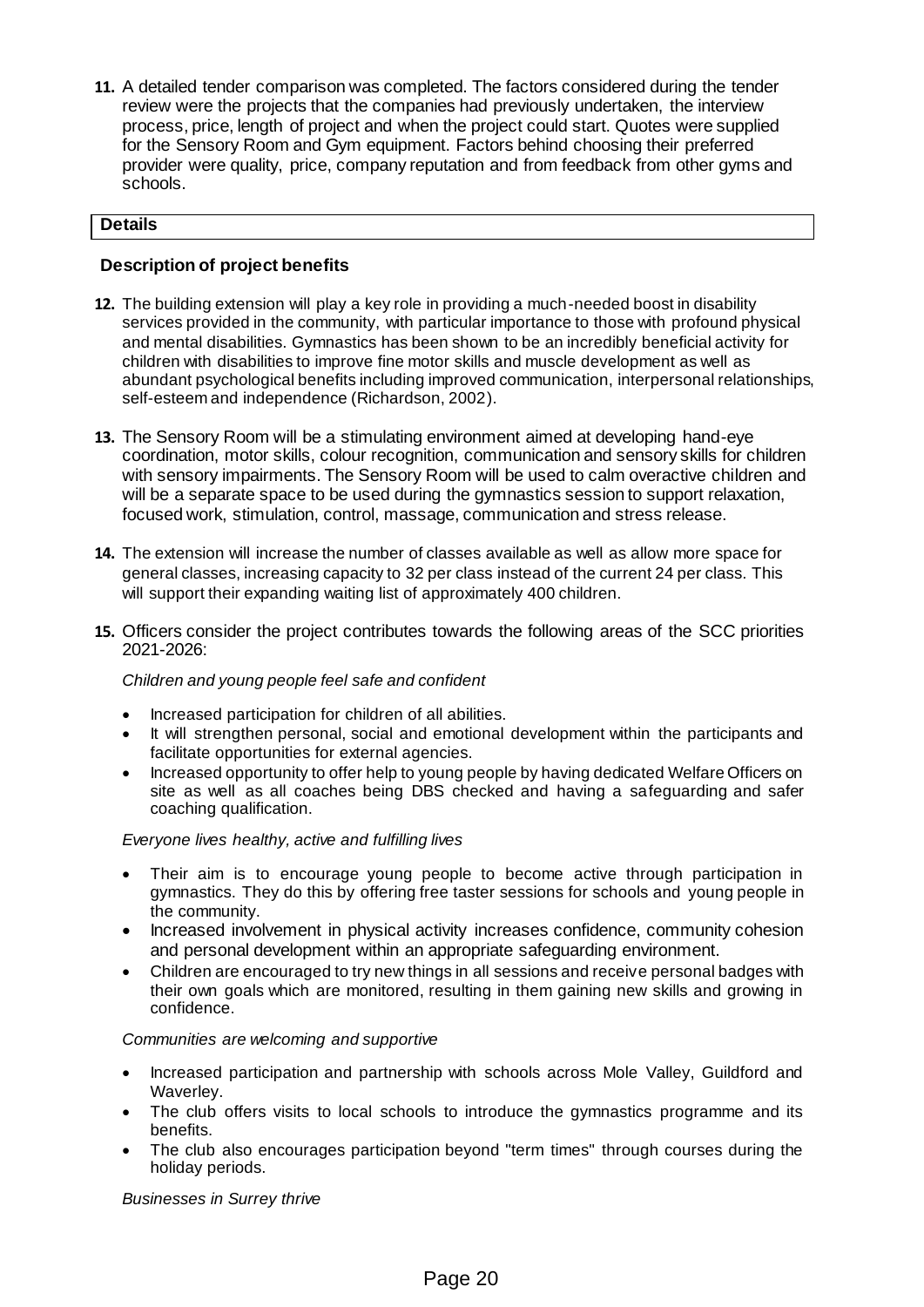- The club have worked with other sports such as football clubs to introduce them to gymnastics. Feedback suggests that with the increased space, the club would be able to provide an increased number of sessions during the week for other sports to learn gymnastics and increase their fitness.
- Increased capacity to include additional classes for the community.

*Everyone benefits from education, skills, and employment opportunities*

- The club offer a Trainee scheme where they train their trainee coaches and pay 50% towards their course fees for a qualification.
- The club has ensured its coaching team have achieved qualification to respond to the needs of children with disabilities.

#### *Enabling a greener future*

 Reducing vehicle movements by providing improved local facilities within walking distance of schools and the community.

## **Project Timeframes**

The build is estimated to take 9 months from beginning to end. It is in four phases which are outlined below:

- **Phase 1** complete preparation of technical design.
- **Phase 2**  started in January 2022 Site clearance, preparation and installing the mains drainage
- **Phase 3** Steel frame for gym 4 and Sensory Room building
- **Phase 4** Internal work and Reception extension (subject to Your Fund Surrey Funding)
- **16.** The management team is in place and the project is ready to continue as soon as full funding is achieved.

## **Management of the project**

- **17.** The gymnastics facility has over 40 years' experience of successful development with the first building completed in 1980 (Gym 1), its expansion in 1984 (Gym 2), and its most recent building completed in 2007 (Gym 3). All of these projects have received financial support from The Sports Council, Sport England, The Foundation for Sport & the Arts, Surrey County Playing Fields Association and The National Playing Fields Association and Mole Valley District Council.
- **18.** The club has been an integral part of the local and wider community since its initial formation in 1976. Its understanding of the community is founded on its background, charitable status and the constitution on which it is based.
	- **19.** The Management Team comprises of individuals who are skilled in construction, banking, management and Gymnastics coaching. The management and coaching structure comprises of:
		- Four appointed trustees
		- Directors (technical, organisation and financial) all volunteers
		- A Club Management Team (Operations Director, Club Manager, Office Managers, Coaches and Welfare Officers)
		- An Elected Club Committee (support fundraising and other activities) majority are volunteers
	- **20.** The club currently employ 28 coaches, 6 administration staff and have 15 trainees/volunteers. There is also 1 self-employed staff member.
	- **21.** The Operations Manager and Site Manager will oversee the management of the build and will be the key contacts during the handover of the facilities from contractor to the Club. The contractors and the core management team made up of the Operations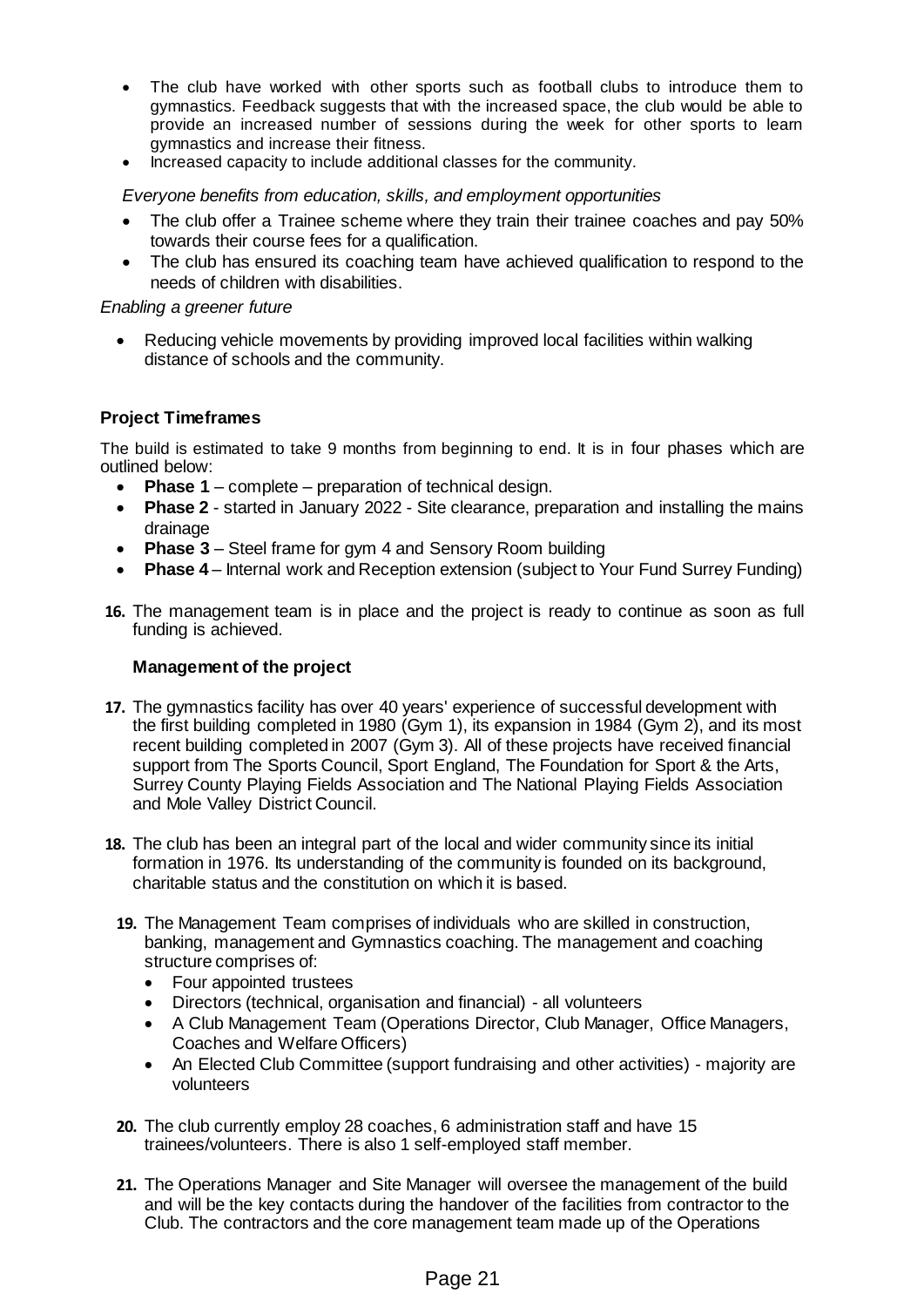Manager, Site Manager, Director and Architect meet every two weeks to discuss the progress.

- **22.** The Club Management team will have the day-to-day control of the facility and will manage fair and regular use for disability groups. Detailed risk assessments are in place and equipment checks are undertaken on a regular and ongoing basis by the club. It is a standard British Gymnastics requirement that coaches must inspect equipment in advance of class. Each week a designated professional coach undertakes a full equipment safety inspection and annually a British Gymnastics designated manufacturer undertakes an equipment safety audit (Continental Sports/ PG Foam/Gymnova).
- **23.** Leatherhead & Dorking Gymnastics has been running since 1976 but if it were to fold the constitution states that if any property remains after the satisfaction of all debts and liabilities, the property shall be given or transferred to another charitable institution that has similar to some or all of the objects of the club.

## **Project Lifespan**

**24.** The new building will have a life expectancy of 50 years or more. The ongoing maintenance procedures that the Club Management Team will undertake has potential to extend the lifespan beyond this.

## **Financial and Value for Money Implications**

- **25.** YFS funding is requested for the extension of facilities to include an additional gymnasium 40m by 9.5m, a sensory room and an enhanced reception area. The project has applied for £500,000 (£437,000 + £63,000 contingency) which equates to 42% of the overall project costs. The remaining monies needed for the project have come from their own funds as well as grants from Sport England, Peter Harrison Foundation, London Marathon Trust and a loan from Sporting Assets.
- **26.** Table 1. Financial Summary details the £703,354 of other funding which has been secured against the total project cost of £1,203,354.
- **27.** Table 2. Project Cost Breakdown and Grant Utilisation, itemises the allocation of YFS grant against specific works.
- **28.** As with all applications, there is a risk that construction and purchase costs will increase between application and approval. This is mitigated by the contingency (which will only be released if there is demonstrated need). The applicant has secured quotes that support their costing, and will ultimately be funded based on evidenced, actual spend, up to the amount awarded.

| Amount applied for:                      | £500,000   |
|------------------------------------------|------------|
| <b>Total project cost:</b>               | £1,203,354 |
| Percentage of cost against total:        | 42%        |
| Have other funding sources been secured? | Yes        |
| Other funding:                           | £75,000    |
|                                          | £200,000   |
|                                          | £150,000   |
|                                          | £150,000   |
|                                          | £128,354   |
|                                          |            |
| <b>Volunteer contributions</b>           | N/A        |

## **Table 1. Financial summary**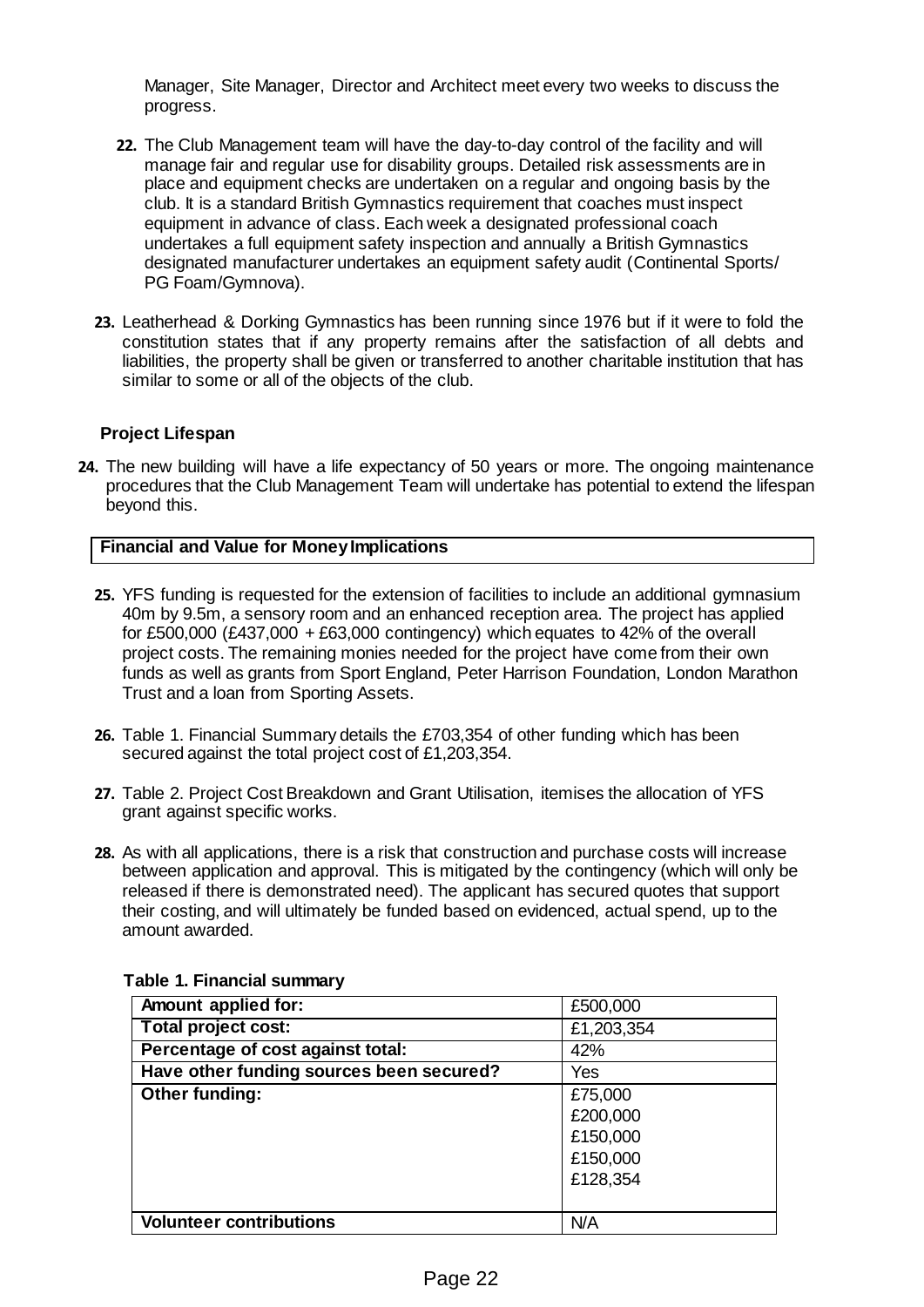| Is there a commercial element to the project? | <b>Yes</b> |
|-----------------------------------------------|------------|
| Amount suggested for funding:                 | E500,000   |

## **Table 2. Project Cost breakdown and Grant Utilisation:**

|                                                                                             | <b>Total Cost</b> | <b>YFS</b>          |
|---------------------------------------------------------------------------------------------|-------------------|---------------------|
| <b>Activity</b>                                                                             | (Including VAT)   | <b>Contribution</b> |
| In order to secure the land that we lease from MV                                           |                   |                     |
| we negotiated the relocation of the Cricket Clubs<br>nets as required by Sport England.     | £36,200           | £0                  |
| <b>Planning &amp; Architect Fees</b>                                                        | £19,839           | £0                  |
| <b>Legal Fees</b>                                                                           | £23,275           | £0                  |
| Advisers/Chartered<br>Surveys/Professional<br>Surveyor                                      | £24,384           | £0                  |
| BT relocation of telegraph pole                                                             | £2,792            | £0                  |
| Infographic survey / funding application                                                    | £1,204            | £0                  |
| <b>Contractor Preliminaries</b>                                                             | £140,000          | £0                  |
| <b>Ground Works</b>                                                                         | £191,285          | £0                  |
| <b>Structure Works</b>                                                                      | £375,925          | £156,000            |
| <b>M&amp;E Services</b>                                                                     | £83,950           | £44,500             |
| <b>Internal Works</b>                                                                       | £57,000           | £57,000             |
| <b>External Landscaping</b>                                                                 | £35,500           | £30,500             |
| Internal surface matting, equipment, Landing<br>Areas. New floor to gym 3 and sensory area. | £149,000          | £149,000            |
| Sub total                                                                                   | £1,140,354        | £437,000            |
| <b>Build &amp; Equipment Contingency</b>                                                    | £63,000           | £63,000             |
| <b>Total</b>                                                                                | £1,203,354        | £500,000            |

## **Assessment of the application against the criteria for the fund:**

- **29.** This application for funding has been through the due diligence and agreed governance process for the fund, which are publicly available on the County Council website.
- **30.** The application has been subject to a rigorous two step application process involving assessment and scoring by YFS Officers, with input from the Expert hub, a group of specialist Officers providing insight for the eligibility of funding. The application has been assessed and scored independently by three Officers whose scores are then moderated. A summary of the Assessment Report comments against the funds five published scoring criteria are set out in Annex 2.

## **Expert Hub Review**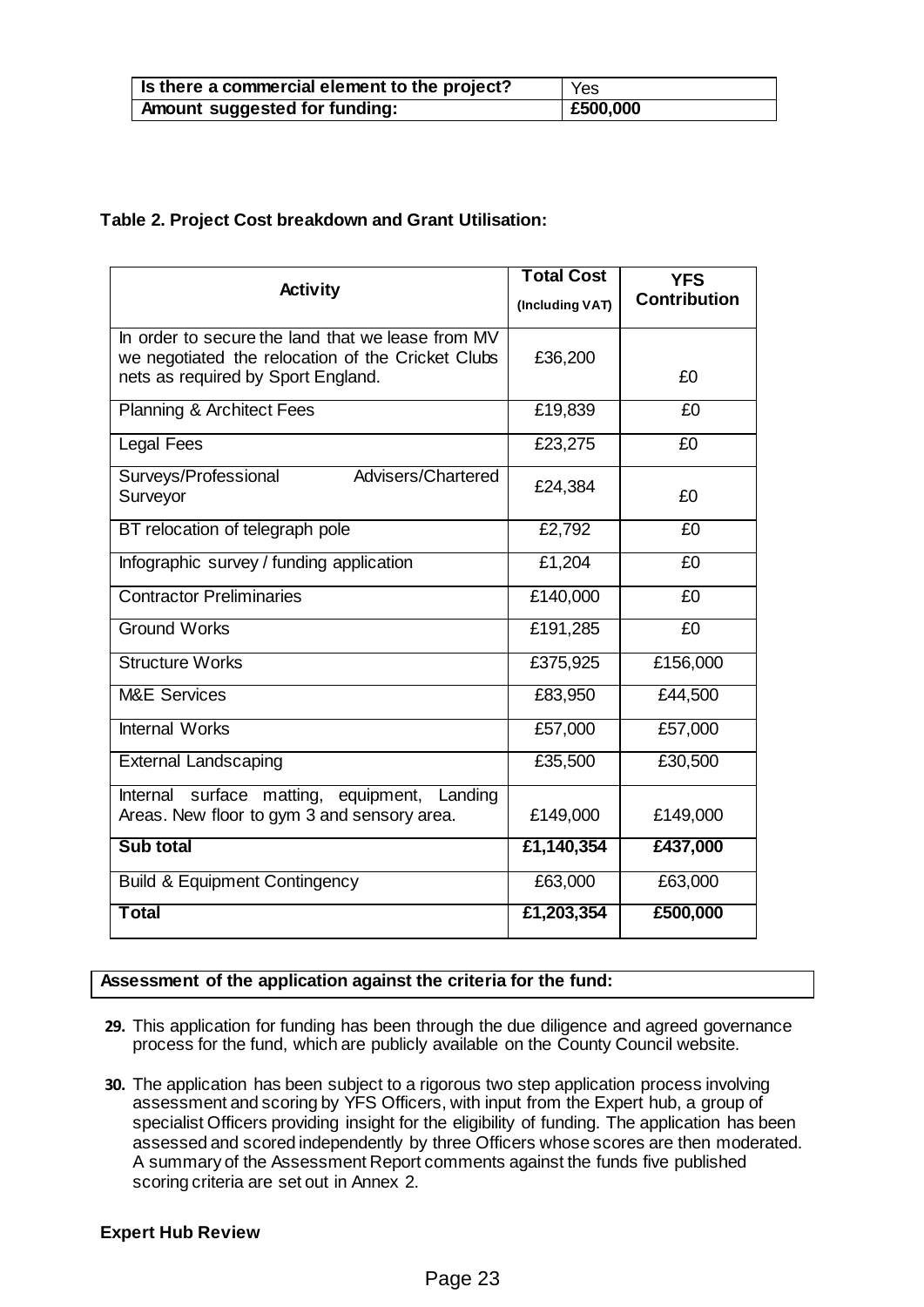- **31.** Commercial The applicant has submitted a 5-year plan which has been reviewed and sense checked comparing financial forecasts with the new facility, to current and historic performance. Evidence of waiting lists has been provided to support the demand for the new facility, and the process to ensure there are enough coaches to fulfil the demand has been communicated by the applicant. While there is an element of fixed cost for the maintenance and upkeep of the new facility, together with a cost for equipment, a number of the costs remain variable so can be flexed based on demand. The average surplus generated historically would go most of the way to covering the fixed cost projections for the new facility based on the costs provided, therefore the risk to the 'going concern' of the applicant operating the new facility is relatively low. The applicant also had a relatively large unrestricted cash reserve on their balance sheet at year end of circa £450k. This could be used going forward to mitigate any fluctuations in demand for its services as the new facility opens.
- **32.** Finance The organisation have requested 42% of the project is funded from YFS and have arranged for the remainder of the funding to be sourced from other organisations. This reduces the risk on our funding and shows a wide engagement and commitment to the project. We have reviewed their cost breakdown and forecasted financials and had satisfactory responses to queries raised. There is a contingency built into the expenditure side to reduce the risk from inflation or unforeseen issues with the project and as such should be deliverable. As mentioned above, there are also costed workings for how the organisation hopes to operate financially moving forward, with increased income projects providing revenue to support maintenance.

## **Score Breakdown**

**33.** The application scored a total of 371 out of 500 when scored by Officers broken down as follows:



**Figure 1.** Assessment score breakdown

# **Advisory Panel Comments**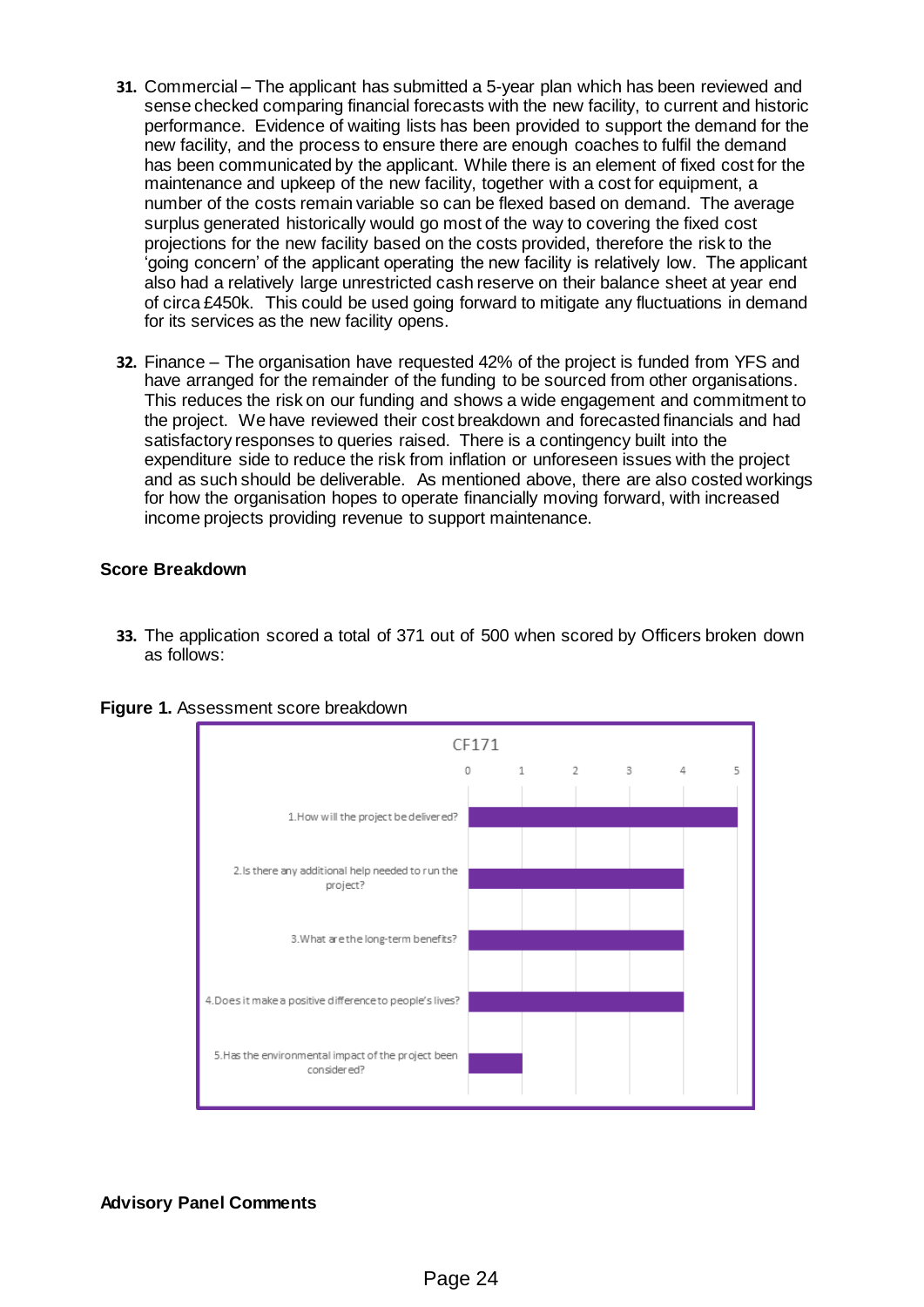- **34.** The Advisory Panel functions in an advisory capacity and its role is intended to assist formal decision-making processes which sit outside the Panel. The role of the YFS Advisory Panel is to review shortlisted applications following the assessment and scoring of bids by Officers, and to advise and inform the final officer recommendations to the appropriate decision-maker on the proposed funding awards to be made.
- **35.** The Advisory Panel took place in Woodhatch with Members attending in person and virtually. Cllr Tim Hall introduced the project and spoke about its relevance in the community. Members were very supportive of the project and its low costs for disability schools. A query was raised by one Member about whether facility has public liability insurance as well as building insurance. The member also asked what the review process for the rent is. YFS Officer explored this further with the applicant after the Advisory Panel and satisfactory responses were provided via email. Consensus was received.

# **Consultation**

## **Summary of Support**

- **36.** Have your say, which has had Leatherhead & Dorking Gymnastics featured on the Commonplace website, received 488 comments. There were no negative comments.
- **37.** Letters of support have been received from:
	- Dyscover (charity supporting people with acquired brain injury through Stroke or other trauma)
	- Surrey Choices
	- Surrey Playing Fields
	- Mole Valley District Council
	- Surrey Active Active Schools Officer
	- West Hill School
	- Fox Grove School
	- Woodlands School
	- St John's School
	- St John's Respite Care Scheme
- **38.** The Divisional Councillor Tim Hall has commented as follows:
	- 'Having visited the Leatherhead and Dorking Gymnastic Club. I fully support their bid for a "Your Fund Surrey Grant".
	- The Club has for a number of years done increased work with disabled young people particularly associated with our local Special Schools. These mostly Learning Disability Young People, some of who are carrying on into adulthood. Benefit tremendously from their weekly visits, which improve their co-ordination and allow exercise in a safe space with dedicated coaches.
	- This project which was ready eighteen months ago, will allow the building of proper disabled facilities including a significant therapy room.
	- Its part of a wider scheme which will see the Club and neighbouring Cricket Club connected to Mains Drainage for the first time. Which is already funded by fundraising and other grants.
	- The club has over a thousand users a week and is a major facility in the community and this will allow proper facilities for the disabled.'

## **Risk Management and Implications:**

**<sup>39.</sup>** This application for funding has been through the due diligence and agreed governance process. As part of this process the applicant has provided an overview of risks against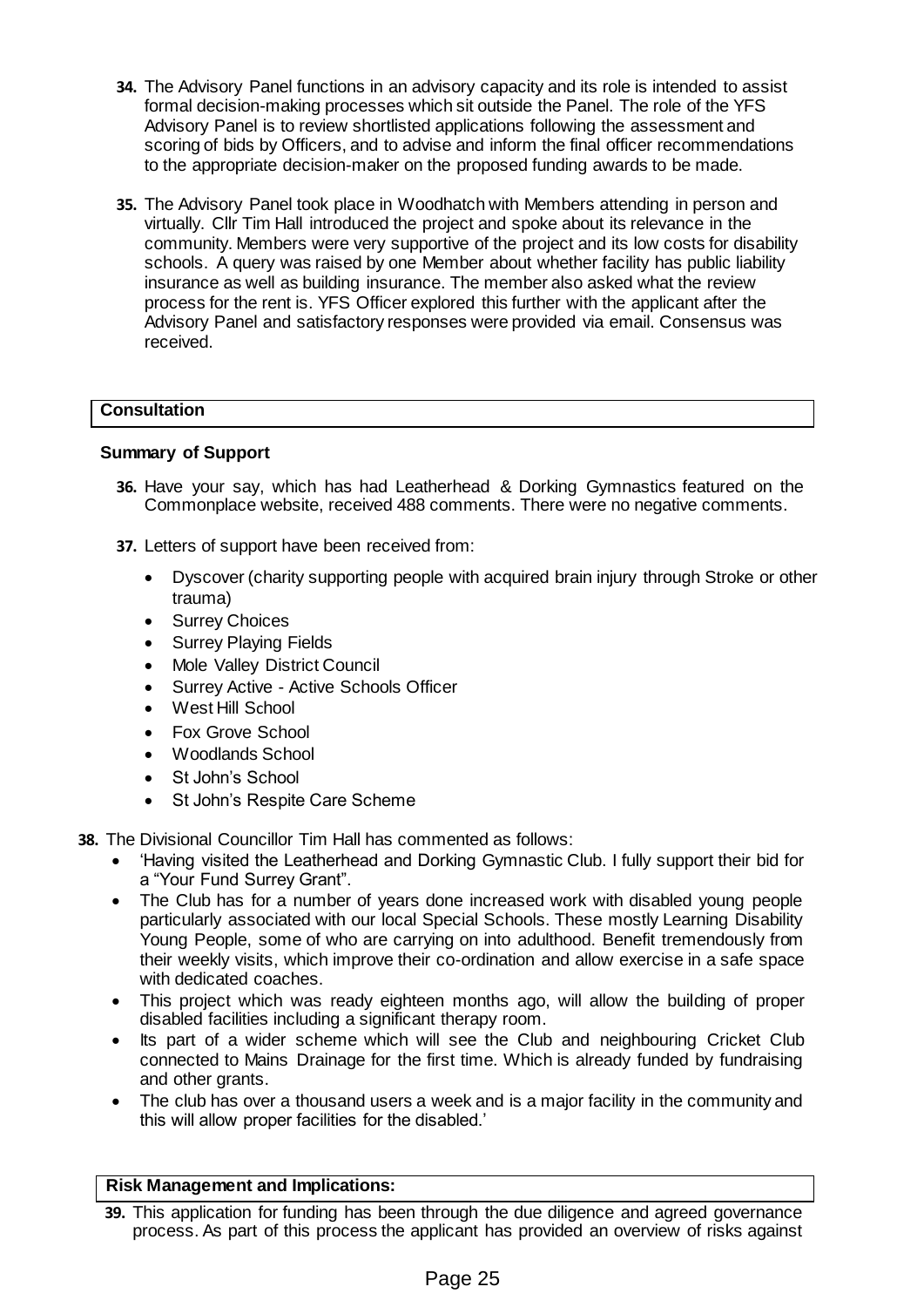the project. This is summarised below. Officers consider there to be adequate control measures in place.

| <b>Risk</b>           | <b>RAG</b> | <b>Mitigation action/strategy</b>                                                              |
|-----------------------|------------|------------------------------------------------------------------------------------------------|
| description           |            |                                                                                                |
| Financial risks       |            | Robust financial management systems are in place.<br>$\bullet$                                 |
|                       |            | Monitor membership on a weekly/monthly basis.<br>$\bullet$                                     |
|                       |            | Marketing strategy in place to enhance growth.<br>$\bullet$                                    |
|                       |            | Spectrum of external funding sources are being explored and applied<br>$\bullet$<br>for.       |
|                       |            | Adhere to the Government and our Governing Body guidelines.<br>$\bullet$                       |
|                       |            | Having all our risk assessment in place we are able to operate safely<br>with Covid-19.        |
| Market risks          |            | They offer a diverse and competitively priced spectrum of classes.<br>$\bullet$                |
|                       |            | Lead coaching team are supported, and remunerated at, or above,<br>$\bullet$                   |
|                       |            | market rate and continued development is individualised.                                       |
| Reputational<br>risks |            | Robust safeguarding policies & procedures are in place and are<br>$\bullet$<br>actioned.       |
|                       |            | Incident plan in place and all staff members are aware of action to<br>$\bullet$<br>take.      |
|                       |            | Detailed drop off and collection policy and procedure in place.<br>$\bullet$                   |
|                       |            | Digital channels are regularly monitored, excellent membership<br>$\bullet$                    |
|                       |            | relationship management is in place.                                                           |
|                       |            | Relevant business insurance is in place to compensate in litigious<br>$\bullet$<br>situations. |
| Accident or           |            | All health and safety requirements are implemented as per legislative<br>$\bullet$             |
| incident              |            | requirements. Risk Assessments updated regularly.                                              |
| involving a           |            |                                                                                                |
| member whilst         |            |                                                                                                |
| on site               |            |                                                                                                |

**Table 5. Summary Table of Risks and Key Mitigations**

# **Section 151 Officer commentary:**

- **40.** Although significant progress has been made to improve the Council's financial position, the medium-term financial outlook beyond 2022/23 remains uncertain. With no clarity on central government funding in the medium term, our working assumption is that financial resources will continue to be constrained, as they have been for the majority of the past decade. This places an onus on the Council to continue to consider issues of financial sustainability as a priority in order to ensure stable provision of services in the medium term.
- **41.** The long-term sustainability of the projects funded by Your Fund Surrey is a key factor in assessing their suitability. Certain projects are relatively straightforward, where ongoing sustainability relies only on identifying a modest and reasonably secure source of funds to maintain an asset.
- **42.**The finance and commercial assessment is set out in paragraphs 31 and 32, along with a summary of risk and mitigations set out in paragraph 39. These factors set out alongside the expected benefits of the project have been scrutinised and challenged by officers and are deemed acceptable in this instance. An important consideration is that Your Fund Surrey is a key part of the Council's Empowering Community approach focused upon enabling communities through investing in a meaningful and lasting way. Therefore, the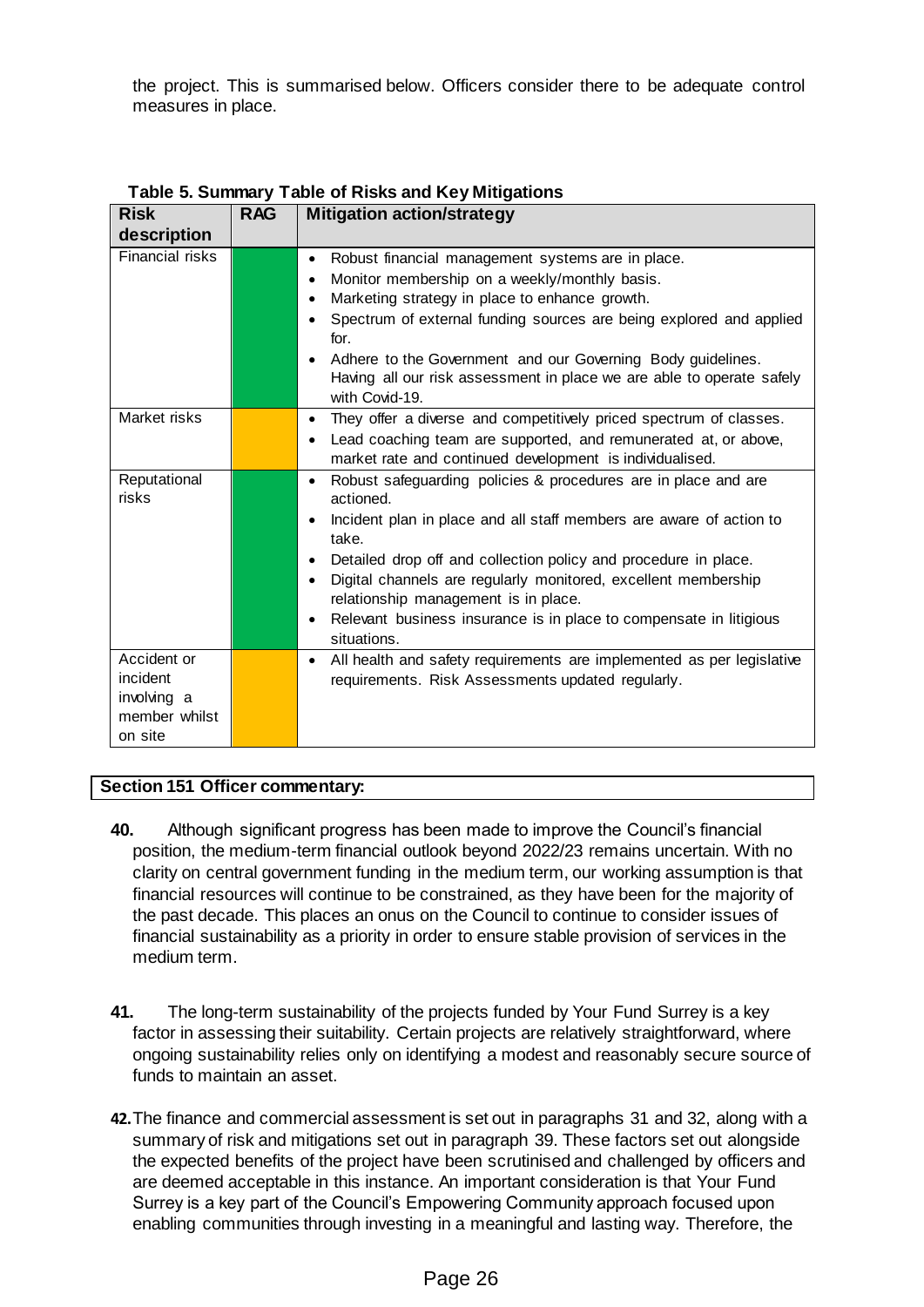success of Your Fund Surrey will set against establishing a different relationship with communities, empowering them to be more self-reliant. In forging that relationship, the success of individual projects will vary within the benefits delivered by the programme as a whole. Learning points from successful and unsuccessful projects will be taken and used to inform the development and evolution of the fund over time.

- **43.** The borrowing costs associated with the fund have been fully built into the Council's Medium-Term Financial Strategy.
- **44.** This project has been reviewed financially and has been adequately planned with sufficient contingencies and is supported by a variety of funding sources. Moving forward there is a commercial element to ensure sufficient revenue is raised to maintain the premises, forecasts for this have been robustly interrogated and risk mitigation is in place in the event of forecasts being optimistic.

## **Equalities and Diversity:**

- **45.** Your Fund is designed to provide investment in schemes that encourage community participation, reduce isolation, and develop the potential for social wellbeing and economic prosperity. As such it is anticipated that it will have a positive impact on a number of those who may rely on or gain support from within the local community and those within protected characteristics that may be more likely to experience social and economic exclusion.
- **46.** An Equalities Impact Assessment has been produced for YFS and was circulated as an Annex to the YFS Cabinet Report 26<sup>th</sup> January 2021.

#### **Legal implications – Monitoring Officer:**

- **47.** The report sets out the information and steps for the consideration of the application further to the Council's governance arrangements for Your Fund Surrey.
- **48.** Further to those arrangements, if approved, the Council and the organisation will enter into a comprehensive funding agreement which will include the performance measures that will be put in place to ensure the funding is used as intended as well as clearly describing any support or additional conditions agreed as part of the funding award.

#### **Other Implications:**

**1.** The potential implications for the following council priorities and policy areas have been considered. Where the impact is potentially significant a summary of the issues is set out in detail below.

| Area assessed:                                                       | <b>Direct Implications:</b>                                                                                                                                                                                                                                                                                                                                                                                                       |
|----------------------------------------------------------------------|-----------------------------------------------------------------------------------------------------------------------------------------------------------------------------------------------------------------------------------------------------------------------------------------------------------------------------------------------------------------------------------------------------------------------------------|
| Corporate<br>Parenting/Looked After<br>Children                      | No direct implications                                                                                                                                                                                                                                                                                                                                                                                                            |
| Safeguarding<br>responsibilities for<br>vulnerable children & adults | As part of the Club Structure there are 3 Welfare Officers<br>whose role is to report and monitor safeguarding issues and<br>act as liaison with users of the facilities. The Welfare Officers<br>are trained in safeguarding, first aid and mental health first<br>aid. The club is also a member of British Gymnastics who<br>have Regional Welfare Officers who support the club as well<br>as undertake spot checks annually. |
| Environmental sustainability                                         | <b>LED</b> lighting<br>$\bullet$<br>Reduction in journeys further afield<br>$\bullet$                                                                                                                                                                                                                                                                                                                                             |